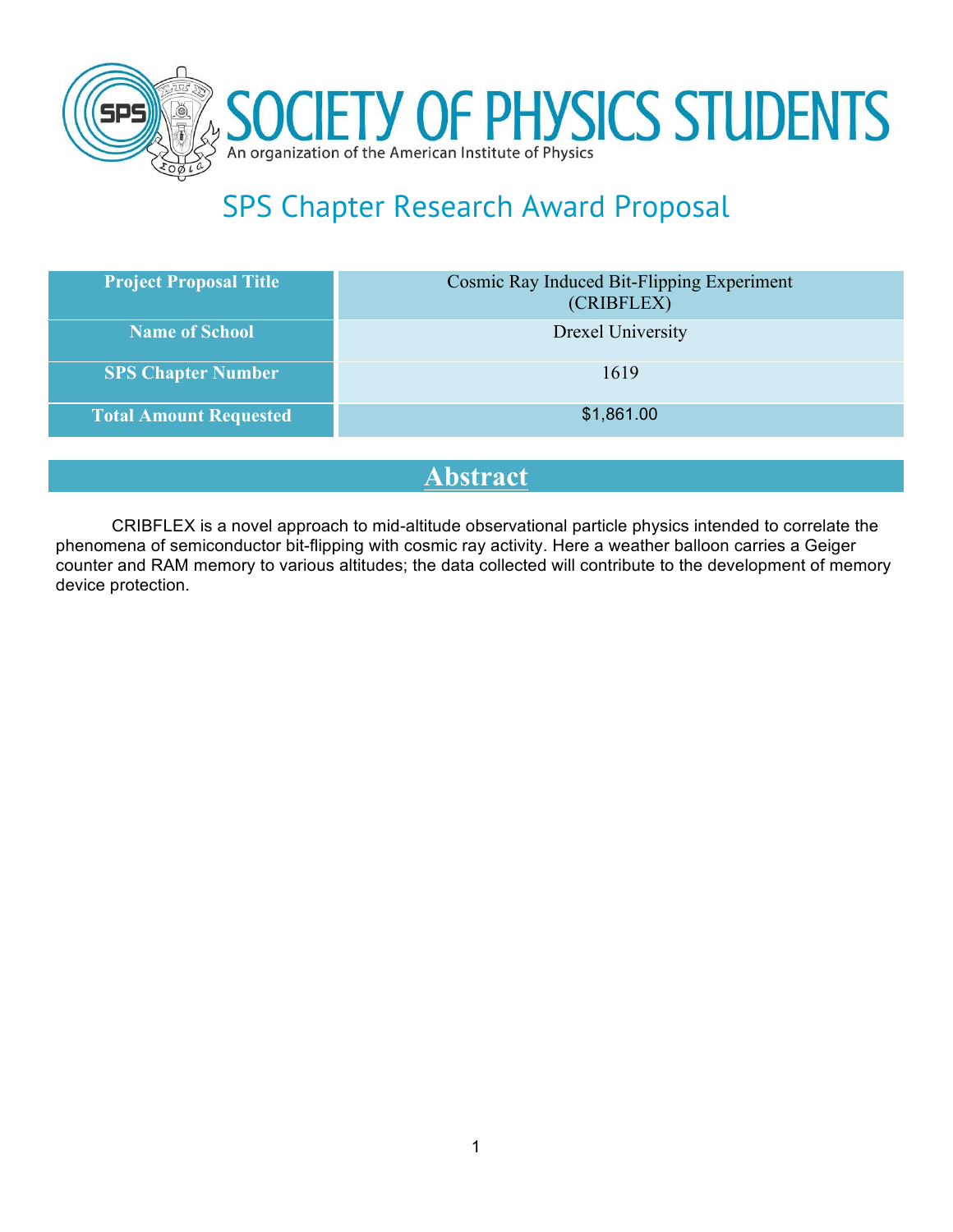

**Proposal Statement**

**IETY OF PHYSICS STUDENTS** 

#### **Overview of Proposed Project**

The Cosmic Ray Induced Bit-Flipping Experiment is designed to determine the correlation between the particle flux of cosmic rays and soft errors induced in electronic memory storage by them at varying altitudes. This is an important problem because cosmic rays will deposit energy in electronic components as they pass through, generating charge which can alter the state of a memory bit and create soft errors. While there have been studies to examine soft errors in electronics at terrestrial altitudes, there is no existing public data detailing the correlation between particle flux and soft error rates (SER) in electronics at varying altitudes. This has clear implications for the operational limitations of electronics in airplanes and other mid-altitude vessels.

This project entails making use of a weather balloon to carry equipment to mid-altitudes for making measurements of charged particle flux and SER in an electronic component. Specifically, a Geiger counter will be used for measuring the particle flux, and an electronic memory storage device will be set up and monitored to count bit-flips. A Raspberry Pi will be used as the basis of the data acquisition system, handling information about the particle flux and SER as a function of time during the flight. A cell phone will also be carried in weather balloon in order to use a GPS system for tracking the unit and recording its trajectory over time.

Our first research objective is to establish whether our measured data reproduces previously published data on cosmic ray flux as a function of altitude, and identify differences between the them. Following this, our primary objective is to look for a correlation between the particle flux and the SER. We expect to find a strong correlation between the two, which can provide a useful guideline for electronics manufacturing companies to establish operational limitations for their products. We hope to contribute to the public understanding of bitflipping and soft errors, and to enable manufacturers to create products that are robust enough to handle soft errors at whatever altitude they are created to operate at. Finally, we would like to use this as an example of how simple it is to perform mid-altitude experiments with a weather balloon. Our Chapter is heavily involved in both public outreach and the larger physics community, and we intend to find opportunities to share this work.

As an individual SPS Chapter, it is important to us to expose our members, especially the underclassmen, to what the research process looks like. Through this project students have the opportunity to take part in the entire scientific process, from identifying a focused research question and designing methods to explore that question, to analyzing data and presenting the results. We are quite excited to have had a very committed group of younger students working on this proposal, and are even more excited for the opportunity to guide them through the rest of the experiment. While the research will be engaging, the main objective of this project is to give students the opportunity to gain this research experience. Additionally, having students work toward a common goal strengthens the bonds between members of our Chapter, which is an invaluable network that they will have through their undergraduate careers and beyond.

This project also supports a number of the national organization's objectives. The first constitutional objective - to encourage and assist students interested in physics - is of the highest priority. Within our Chapter this encouragement extends beyond just physics students; we have a number of members in related fields, such as computer science and chemical engineering. Having these students engaged in research under the same banner is arguably the greatest achievement of our small department. Additionally, participating in collaborative research naturally stimulates interest for further study and work in physics. We also intend to give our underclassmen the opportunity to present this work at research conferences, allowing them to participate in professional events and develop relationships within the broader physics community. Lastly, the success of this project will provide us with an avenue to share physics with others beyond our group. By relaying the accessibility of this project, we hope to inspire high school students to pursue their own research projects.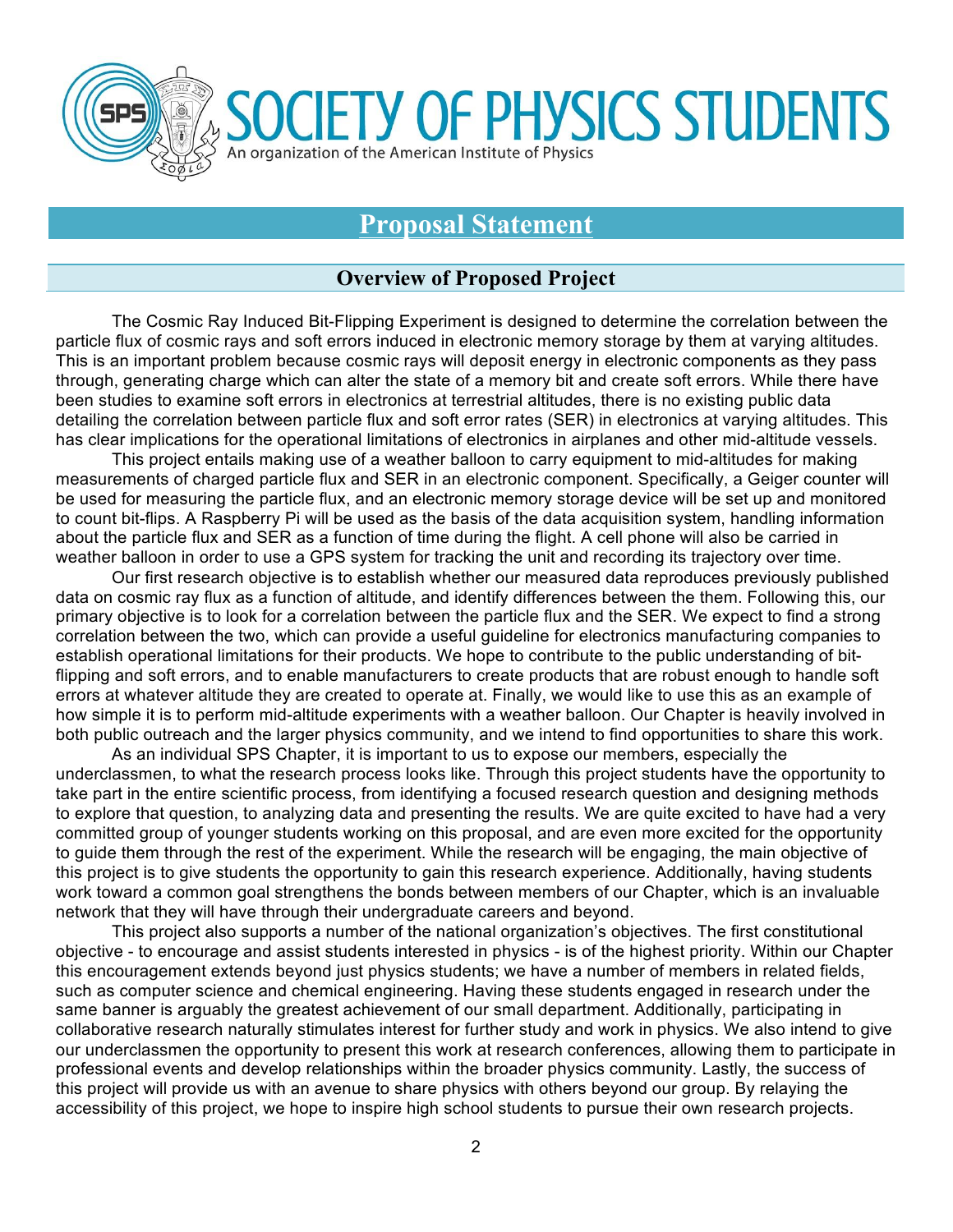

# **OCIETY OF PHYSICS STUDENTS**

#### An organization of the American Institute of Physics

#### **Background for Proposed Project**

As electronics become more advanced, their decreased size and power lead to a greater susceptibility to effects from cosmic ray interaction [1]. When any ionizing radiation passes through electronic components it deposits energy and creates a charge separation, as electrons are knocked from their stable locations within the components. If the charge disturbance is large enough, it will result in soft errors within the electronics. These errors can range from flipping the data state of an individual bit to full product failure, depending on where the disturbance occurs. soft error rates (SERs) from cosmic rays can only be reduced by modifying the device's sensitivity, and in this pursuit it is important to characterize SERs to put operational limitations on the electronics. The scientific literature in this area focuses on terrestrial SERs [2,3], but measurements of these rates at varying altitudes is important for the development of electronics for airplanes and other mid-altitude technologies. The present study aims to make such measurements of cosmic ray soft error rates at varying altitudes up to about 30 km.

The creation of soft errors from cosmic rays depends on a myriad of factors. The first significant factor is the Linear Energy Transfer (LET), which describes the energy that an ion (cosmic ray) deposits as it passes through another material (semiconductor). The LET is a function of the ion's energy, and is generally different for every combination of ion and target material. Most energy deposited is the result of electronic stopping, which is the interaction between the ion and atomic electrons within the target. The amount of energy deposited then directly relates to the charge disturbance created. For example, silicon, a typical component of semiconductors, opens an electron-hole pair for every 3.6 eV of deposited energy from an incident ion. After this charge separation is created, it is subsequently collected as the system seeks equilibrium, and this process is what would result in the creation of a soft error. A minimum, critical charge is required to induce a soft error, and this amount is a function of physical parameters of the electronic component. We will be measuring and comparing cosmic ray activity, which may be of very high and thus sufficient energies, and soft error rates with respect to the specific electronics chosen for this experiment, which can then be extrapolated to a variety of electronics in conjunction with results from ground-based experiments.

#### **Expected Results**

CRIBFLEX will be capable of measuring radiation counts per unit time, soft error counts in the target memory and the altitude of the device as a function of time. The first step in our analysis will be to check that our data reproduces the well-established activity curve of radiation flux as a function of altitude [4]. We will then identify and characterize any discrepancies between our measured data and data found in the literature to use as a foundation for further analysis. This is a necessary first step, in order to accurately constrain any correlation determined between the particle flux and soft error rate (SER).

The primary analysis is determine a correlation between the cosmic particle flux and SER. Between the two altitude-dependent variables, we expect to the correlation to be rather strong. There is no significant public database of existing data to suggest what the exact relationship will look like, so we will have to choose our regression fits after viewing the data. However, it is feasible to expect a relationship of an order greater than linear, since at higher altitudes the proportion of high-energy to low-energy particle flux should increase, accordingly increasing the SER faster. Additionally, there are a number of other factors than can be explored in correlating the cosmic ray activity and SER, ranging from local magnetic field variation to the sun's activity, and can be used to more accurately describe the found correlation between particle flux and soft errors.

The final consideration to make in the correlation analysis is the characteristics of the specific electronic storage device used. Based on information about the Linear Energy Transfer rates and geometry of the device, it may be possible to extrapolate the correlation to describe other common electronic components based on published SER data for terrestrial devices.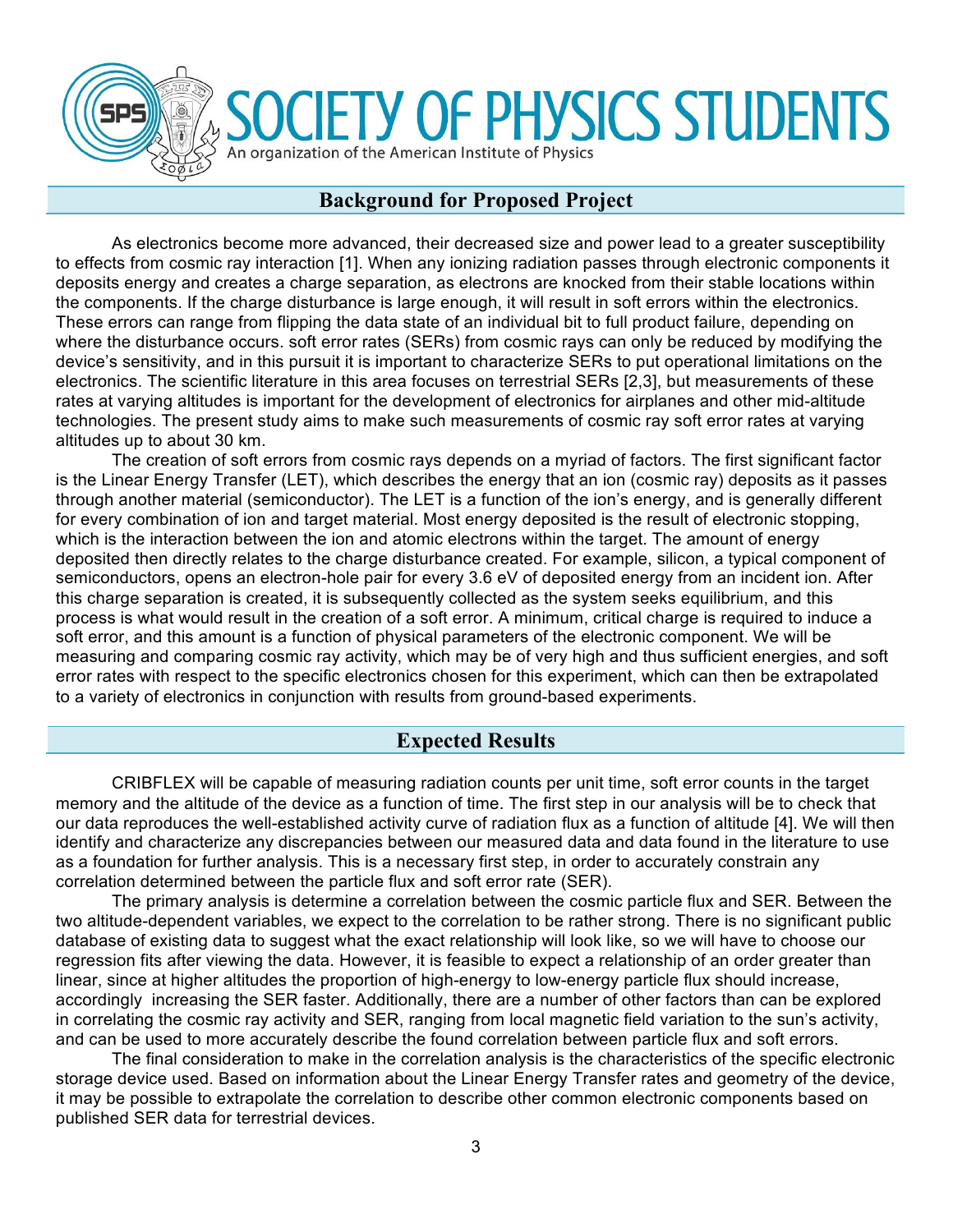

#### **Description of Proposed Research - Methods, Design, and Procedures**

The project entails a collection of devices to measure electronic bit-flipping and cosmic ray flux. Our team will launch a weather balloon of a large-diameter (approximately thirty feet) capable of climbing approximately thirty kilometers in the sky. A container housing the data collection equipment will be tethered to the balloon using temperature-resistant Caristrap.

 The crux of the setup is the data collection box, designed to withstand a low-temperature environment. The operating temperature of the payload will be maintained using a series of long-lasting hand-warmers, the simplicity and effectiveness of which is attractive for our purposes [5]. The collection box consists of a Styrofoam-lined cooler large enough to house a Raspberry-Pi, Geiger counter, cell-phone and additional power, and target memory and data drives. A port will be cut through the wall of the box and the Müller tube extended outside, optimizing the collection region. The figures below illustrate the planned design for this unit.



Side view without cover\* The Components internal view of the components\*

\*Empty space within the box will be filled with sponges; smaller boxes represent hand warmers; the larger, central box houses all onboard electronics; SSD - solid state drive; GC - Geiger counter; Pi - Raspberry Pi

 After launch and ascent, CRIBFLEX will enter the official data acquisition stage, where the bits of the target-memory are monitored and the Geiger-counter measures cosmic ray activity. Cosmic ray flux will vary during the flight, and the probability of a soft error in target memory occurring will vary accordingly. The number and time of these errors, and recent counts from the counter, will be recorded to the data drive. Current altitude and location will be monitored from ground via a cellular signal and compatible AccuTracking software, and will be written to a separate drive. If cellular signal is ever lost, the on-board cell phone will cache GPS locations and transmit this data to ground when service is restored.

 All bits of target memory will be uniformly set to 1 and monitored for flips using a program written in C++ and compiled on the Pi. A continuous scan will be performed to detect changes in the bit values, storing the data containing a flipped bit's address and time of detection. A flipped bit will be reset to a value of 1 upon detection. The balloon is designed to burst at an altitude of about thirty kilometers. Upon doing so, an on-board parachute will deploy and initiate the landing procedure. Landing protection components - a strategic array of sponges verified sufficient to endure landing impact - will ensure the integrity of the experiment during landing. Data analysis will include correlation between cosmic-ray activity, soft error rates and altitude, and soft errors and altitude. The CERN-born ROOT libraries will be invoked to write C++ and python scripts for this analysis.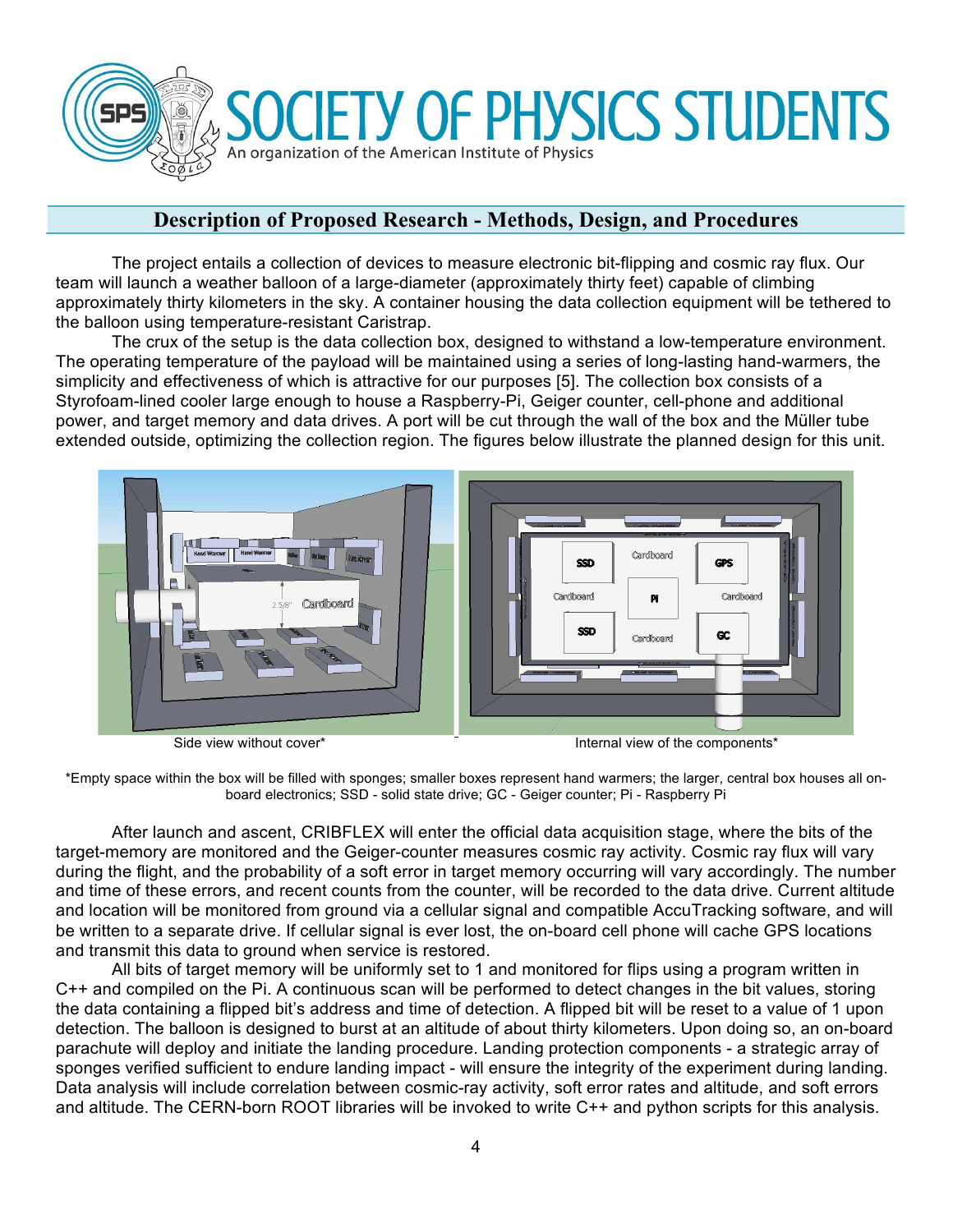

**SOCIETY OF PHYSICS STUDENTS** An organization of the American Institute of Physics

#### **Plan for Carrying Out Proposed Project**

Active members of this chapter who contributed to this proposal and will participate in this work include:

● Maureen Burnside, Sarah Coccia, Eesha Das Gupta, Keziah Sheldon and Zara Zahimi

Students with experience relevant to this work include:

● Ed Callaghan (Observational particle physics, experience with cosmogenic particle detectors), Samuel Ciocys (Experimental solid-state physicist), Matthew Parsons (Computational physicist, experience with ion/matter interactions), Andrew Pellegrino (Electronics and embedded systems developer), Ge Pu (Experience in engineering and product design) and Alex Weber (Computational physicist, experience with data analysis)

Research space:

● Physics undergraduate lounge for device assembly and testing; Physics student computer lab for data analysis; Road trip west of Harrisburg for launch

University faculty who have offered assistance in this work include:

Dr. Brian L Stuart, Department of Computer Science: Guidance with electronics and algorithms for monitoring memory

#### **Project Timeline**

March: Award notification; Purchasing of supplies

April: Setup/testing of equipment on the ground; Writing up initial results

May: Field trip to launch/retrieve balloon; Initial data analysis; Completion and submission of Interim Report June/July/August: Possibility of additional flights; Further analysis

September/October: Completion of analysis; Submission of final report before November

### **Budget Justification**

Geiger counters are the most economic option to electronically monitor and record particle activity, in contrast to traditional scintillation detectors which require photomultiplier technology, and bubble chambers, which utilize sophisticated pressure-control systems.

Weather balloons are the simplest available method to reach our laboratory - the sky. Landing parachutes are necessary to ensure the integrity of this experiment and recorded data. A standard balloon launch kit ensures the intended construction and launch of the unit.

Raspberry Pi computers, in addition to their low cost and advantageous size, allow for installation of additional RAM memory, execution of C++ code, and additional device connection through USB. Their compact size and ease-of-interface make them the ideal candidate for the central DAQ unit.

The Motorola i290 cellular phone is a small, long-battery device which, in conjunction with commercial AccuTracking service, may operate as both a GPS and altimeter. The GPS service allows for flight data, including position, time, altitude, and speed relative to ground, to be exported in CSV format. If cellular signal is lost, the phone automatically caches the data, to be transmitted when service is restored. Real-time alerts may also be received via e-mail or text message - further eliminating the possibility of lost data.

To keep the central unit from disassembling during the intense phases of rising and falling, commercially available Caristrap binding is the best option. It is used ubiquitously in professional construction and science environments that require strong, reliable tethering. Cheaper options such as common ropes may fail under tearing-stress, or freeze and break when exposed to the frigid environment of the stratosphere, compromising the experiment.